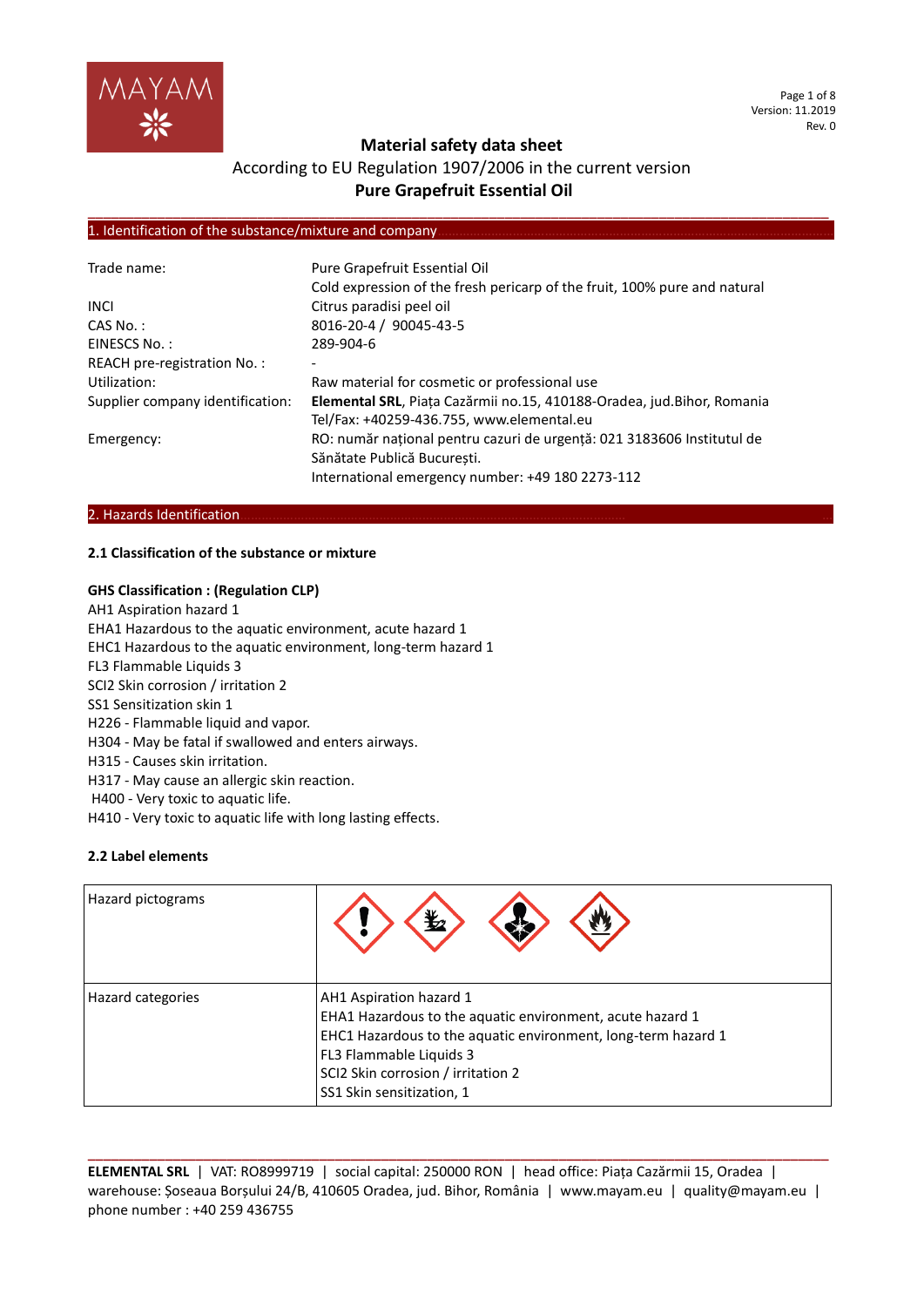

# **Material safety data sheet**

# According to EU Regulation 1907/2006 in the current version **Pure Grapefruit Essential Oil**

| <b>Hazard statements</b> | H226 - Flammable liquid and vapor.<br>H304 - May be fatal if swallowed and enters airways.<br>H315 - Causes skin irritation.<br>H317 - May cause an allergic skin reaction.<br>H410 - Very toxic to aquatic life with long lasting effects.                                                                                                                                                                                                                                                                                                                      |
|--------------------------|------------------------------------------------------------------------------------------------------------------------------------------------------------------------------------------------------------------------------------------------------------------------------------------------------------------------------------------------------------------------------------------------------------------------------------------------------------------------------------------------------------------------------------------------------------------|
| Precautionary statements | P210 - Keep away from heat, hot surfaces, sparks, open flames and other<br>ignition sources. No smoking.<br>P273 - Avoid release to the environment.<br>P280 - Wear protective gloves/protective clothing/eye protection/face<br>protection.<br>P301+P310 - IF SWALLOWED: Immediately call a POISON CENTER/doctor.<br>P303+P361+P353 - IF ON SKIN (or hair): Take off immediately all contaminated<br>clothing. Rinse skin with water/shower.<br>P501 - Dispose of contents/ container in accordance with local/ regional/<br>national/international regulation. |

## **2.2 Other hazards**

Contains: **d-Limonene, Myrcene**

#### 3. Declaration of ingredients.

Product not concerned by the component list.

#### **3.1. Substances**

| <b>Material</b> | C.A.S     | <b>EINECS</b> | <b>Risk Symbol</b>                                                       | %     |
|-----------------|-----------|---------------|--------------------------------------------------------------------------|-------|
| d-Limonene      | 5989-27-5 |               | AH1, EHA1, EHC1, FL3, SCI2, SS1B -<br>H226, H304, H315, H317, H400, H410 | 97.00 |
| Myrcene         | 123-35-3  |               | AH1, EDI2, FL3, SCI2 - H226, H304,<br>H315, H319                         | 4.00  |

#### **3.2. Mixtures**

Not concerned

#### 4. First aid measures………………………………………………………………………………………… ………

## **4.1 Description of first aid measures**

**Contact with skin :** Wash immediately and abundantly with water and soap. Rinse then with clear water.

**Contact with eyes :** Abundant rinsing with water (15 minutes open eyelids) then washing with an ocular lotion standard Dacryoserum. In case of disorder, consult an ophthalmologist.

**In the event of swallowing :** Do not induce vomiting, maintain the patient at rest. Resort to the medical care.

**ELEMENTAL SRL** | VAT: RO8999719 | social capital: 250000 RON | head office: Piața Cazărmii 15, Oradea | warehouse: Șoseaua Borșului 24/B, 410605 Oradea, jud. Bihor, România | www.mayam.eu | quality@mayam.eu | phone number : +40 259 436755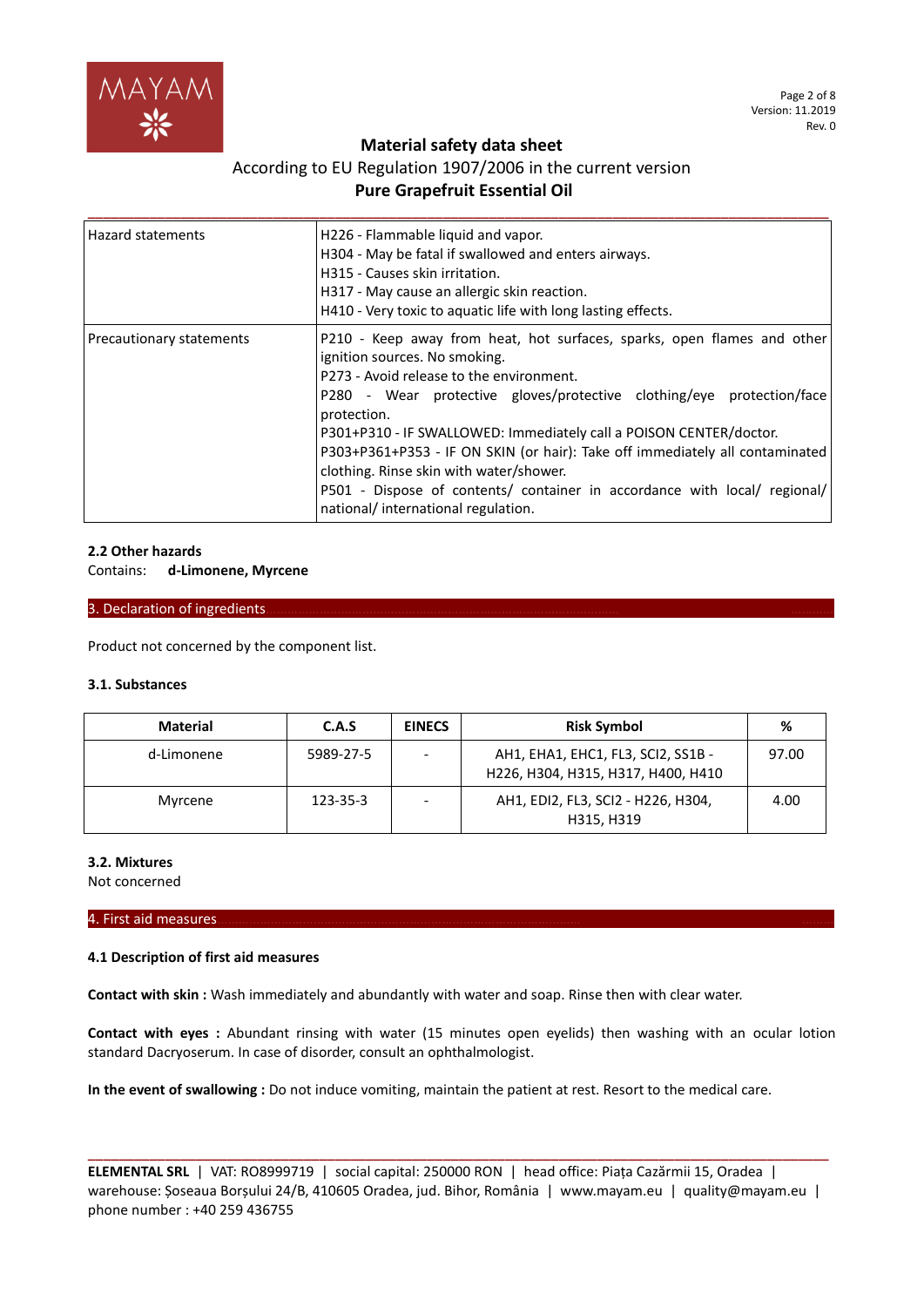

# **Material safety data sheet**  According to EU Regulation 1907/2006 in the current version **Pure Grapefruit Essential Oil**

**\_\_\_\_\_\_\_\_\_\_\_\_\_\_\_\_\_\_\_\_\_\_\_\_\_\_\_\_\_\_\_\_\_\_\_\_\_\_\_\_\_\_\_\_\_\_\_\_\_\_\_\_\_\_\_\_\_\_\_\_\_\_\_\_\_\_\_\_\_\_\_\_\_\_\_\_\_\_\_\_\_\_\_\_\_\_\_\_\_\_\_\_\_\_\_\_**

**In the event of excessive inhalation :** Move the victim to fresh air. Get medical advice immediately.

**Soiled clothing :** Withdraw soiled clothing and re-use them only after decontamination.

## 5. Fire fighting measures.

#### **5.1. Extinguishing media**

Recommended : foam, dry powder, carbon dioxide (CO2) Inadvisable : avoid full water jet

# **5.2. Special hazards arising from the substance or mixture**

**Flammability :** The product is not easily flammable **Prevention:** Do not smoke. Do not use flame near.

#### **5.3. Advice for firefighters**

Never use a direct stream of water.

6. Accidental release measures.

#### **6.1. Personal precautions, protective equipment and emergency procedures**

Use appropriate personal protective equipment during clean-up.

#### **6.2. Environmental precautions**

Do not allow to enter sewers/ surface or ground water.

#### **6.3. Methods and material for containment and cleaning up**

Absorb with liquid-binding material (sand, diatomite, acid binders, universal binders, sawdust).

#### **6.4. Reference to other sections**

Not concerned 7. Handling and storage

## **7.1. Precautions for safe handling**

Close packing after use. Reproduce labeling if transferred in another container.

## **7.2. Conditions for safe storage, including any incompatibilities**

-Avoid any useless exposure. Keep away from food and drinks. -Preserve only in the container of origin in a clean and dry place. Keep the containers closed when not in use. -Do not leave it near heat source, direct rays of the sun.

## **7.3. Specific end use(s)**

Wash hands and any other area exposed with soap and water before eating, drinking, smoking and before leaving work.

8. Exposure controls / personal protection.

#### **8.1. Control parameters**

**ELEMENTAL SRL** | VAT: RO8999719 | social capital: 250000 RON | head office: Piața Cazărmii 15, Oradea | warehouse: Șoseaua Borșului 24/B, 410605 Oradea, jud. Bihor, România | www.mayam.eu | quality@mayam.eu | phone number : +40 259 436755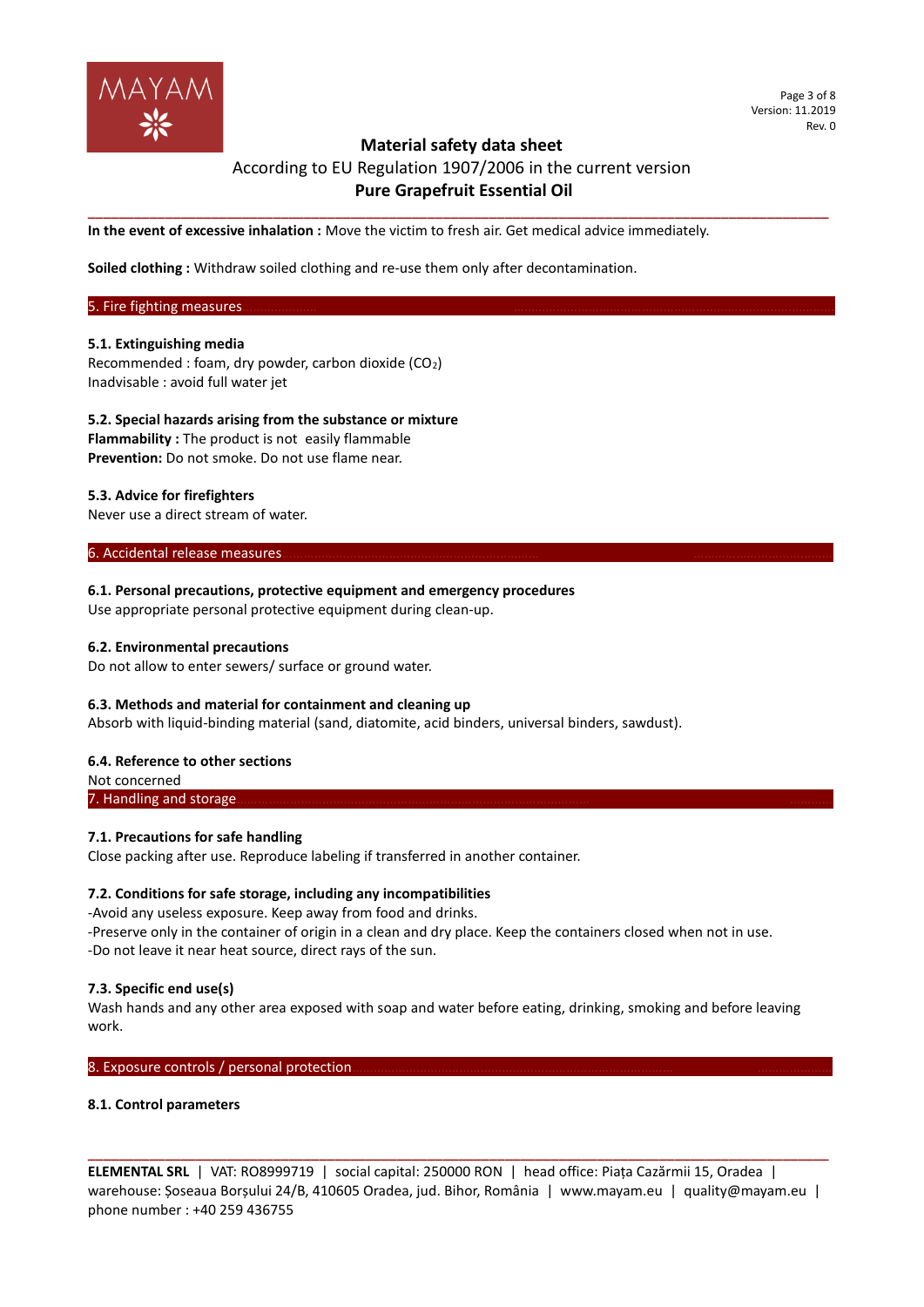

# **Material safety data sheet**

# According to EU Regulation 1907/2006 in the current version **Pure Grapefruit Essential Oil**

**\_\_\_\_\_\_\_\_\_\_\_\_\_\_\_\_\_\_\_\_\_\_\_\_\_\_\_\_\_\_\_\_\_\_\_\_\_\_\_\_\_\_\_\_\_\_\_\_\_\_\_\_\_\_\_\_\_\_\_\_\_\_\_\_\_\_\_\_\_\_\_\_\_\_\_\_\_\_\_\_\_\_\_\_\_\_\_\_\_\_\_\_\_\_\_\_**

Not concerned

## **8.2. Exposure controls**

**General protective and hygienic measures:** Avoid skin and eyes contact. Keep away from foodstuffs, beverages and feed. Wash hands before breaks and at the end of work.

#### **Personal Protection :**

- Hand protection: Wear gloves.
- Eye protection: Wear glasses.
- Respiratory protection : Wear a mask.

-Ingestion : Do not use, drink and smoke during use.

#### 9. Physical and chemical properties

#### **9.1. Information on basic physical and chemical properties**

Texture : Liquid Color : [Yellow ; Orangey] Odor : Sweet, fruity

#### **9.2. Other information**

Angular rotation at 20°C (°) : [+75 ; +105] Relative density at 20°C : [0.840 ; 0.870] Refractive index at 20°C : [1.465 ; 1.485] Flash point (°C) : [+40 ; +55]

#### 10. Stability and reactivity.

**10.1. Reactivity** Not concerned

**10.2. Chemical stability** Not concerned

**10.3. Possibility of hazardous reactions** Not concerned

**10.4. Conditions to avoid** Not concerned

**10.5. Incompatible materials** Not concerned

## **10.6. Hazardous decomposition products**

**Thermal decomposition / conditions to be avoided:** Avoid contact with any flame or spark, overheating. Avoid direct rays of the sun. No decomposition if used according to specifications.

**Dangerous decomposition products:** No dangerous decomposition products known.

11. Toxicological information.

**ELEMENTAL SRL** | VAT: RO8999719 | social capital: 250000 RON | head office: Piața Cazărmii 15, Oradea | warehouse: Șoseaua Borșului 24/B, 410605 Oradea, jud. Bihor, România | www.mayam.eu | quality@mayam.eu | phone number : +40 259 436755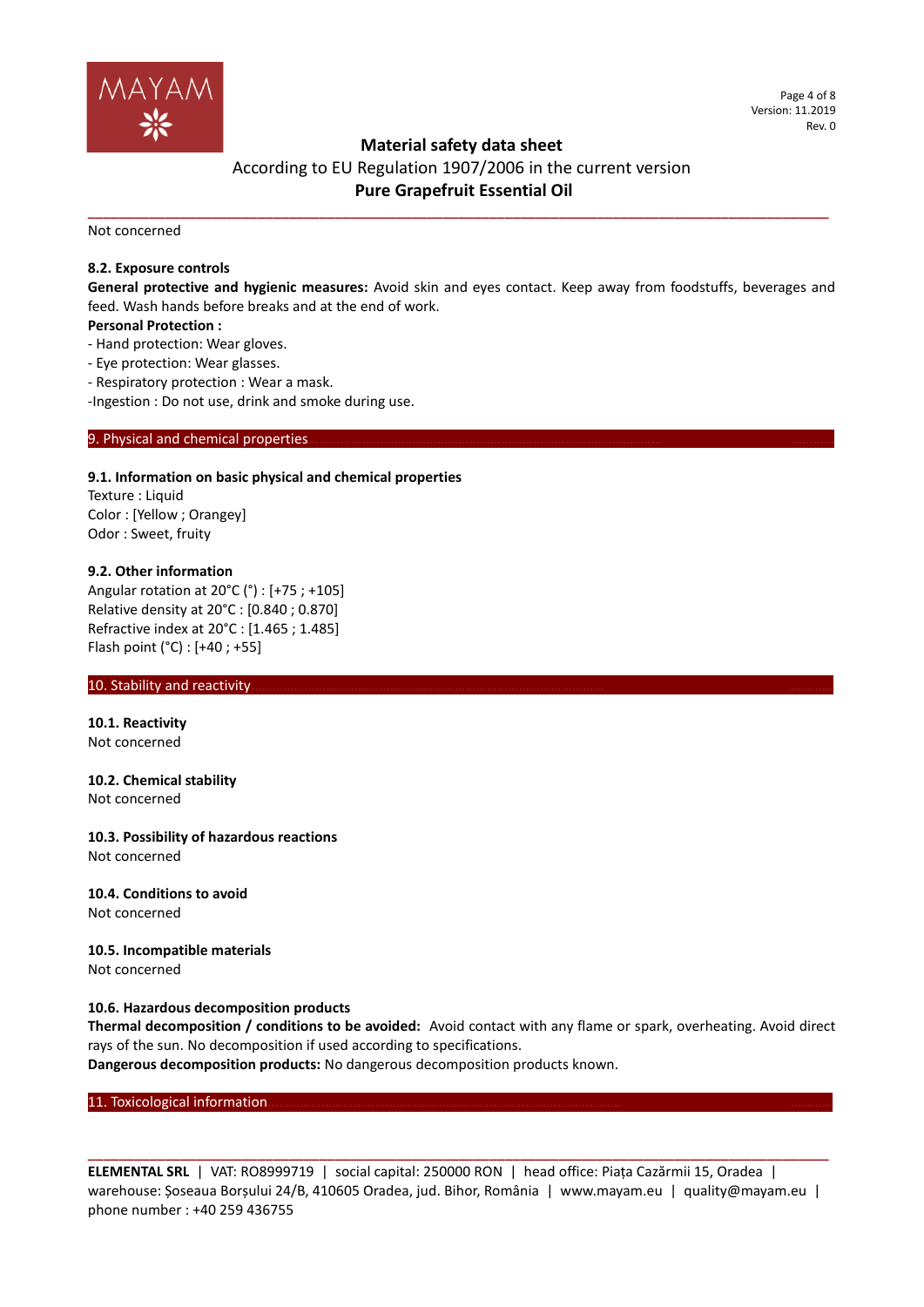

Page 5 of 8 Version: 11.2019 Rev. 0

## **Material safety data sheet**

# According to EU Regulation 1907/2006 in the current version **Pure Grapefruit Essential Oil**

**\_\_\_\_\_\_\_\_\_\_\_\_\_\_\_\_\_\_\_\_\_\_\_\_\_\_\_\_\_\_\_\_\_\_\_\_\_\_\_\_\_\_\_\_\_\_\_\_\_\_\_\_\_\_\_\_\_\_\_\_\_\_\_\_\_\_\_\_\_\_\_\_\_\_\_\_\_\_\_\_\_\_\_\_\_\_\_\_\_\_\_\_\_\_\_\_**

**11.1. Information on toxicological Toxicological Information Acute:** • **Oral** Not determined • **Inhalation** Not determined • **Skin** Not determined

## 12. Ecological information.

#### **12.1. Toxicity**

Do not leave the product, even diluted or in great quantity, penetrate the ground water, water or the drains.

#### **12.2. Persistence and degradability** NOT CONCERNED

**12.3. Bioaccumulative potential** NOT CONCERNED

**12.4. Mobility in soil** NOT CONCERNED

**12.5. Results of PBT and vPvB assessment** NOT CONCERNED

**12.6. Other adverse effects** NOT CONCERNED

#### 13. Disposal considerations.

#### **13.1. Waste treatment methods**

Product : Recommendation : Does not have to be disposed of with waste . Do not let penetrate the sewers. **Not cleaned packing :** Recommendation : Evacuation in accordance with regulations.

#### 14. Transport information



#### **14.1. UN number**

ADR : 1169 ( Tunnel code(D/E) )

**ELEMENTAL SRL** | VAT: RO8999719 | social capital: 250000 RON | head office: Piața Cazărmii 15, Oradea | warehouse: Șoseaua Borșului 24/B, 410605 Oradea, jud. Bihor, România | www.mayam.eu | quality@mayam.eu | phone number : +40 259 436755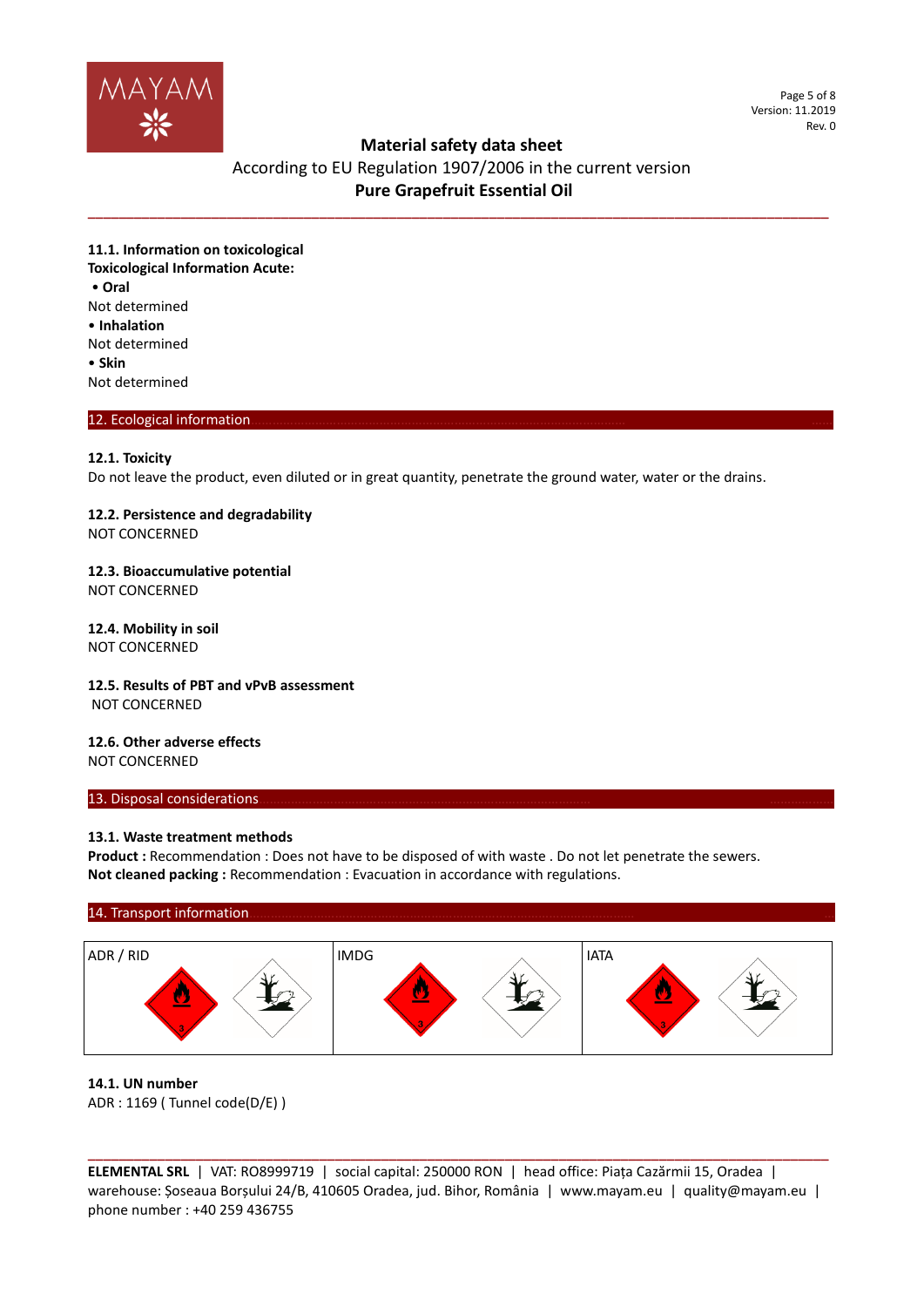

Page 6 of 8 Version: 11.2019 Rev. 0

# **Material safety data sheet**

# According to EU Regulation 1907/2006 in the current version **Pure Grapefruit Essential Oil**

**\_\_\_\_\_\_\_\_\_\_\_\_\_\_\_\_\_\_\_\_\_\_\_\_\_\_\_\_\_\_\_\_\_\_\_\_\_\_\_\_\_\_\_\_\_\_\_\_\_\_\_\_\_\_\_\_\_\_\_\_\_\_\_\_\_\_\_\_\_\_\_\_\_\_\_\_\_\_\_\_\_\_\_\_\_\_\_\_\_\_\_\_\_\_\_\_**

IMDG:1169 IATA :1169

## **14.2. UN proper shipping name**

ADR : EXTRACTS, AROMATIC, LIQUID IMDG: EXTRACTS, AROMATIC, LIQUID IATA :EXTRACTS, AROMATIC, LIQUID

## **14.3. Transport hazard class(es)**

ADR : 3 IMDG:3 IATA :3

# **14.4. Packing group**

ADR : III IMDG: III IATA :III

## **14.5. Environmental hazards** IMDG : Marine Pollutant Marine pollutant(s) : **d-Limonene**

**14.6. Special precautions for user** Not concerned

**14.7. Transport in bulk according to Annex II of MARPOL73/78 and the IBC Code** Not concerned

## 15. Regulatory information.

**15.1. Safety, health and environmental regulations/legislation specific for the substance or mixture** Not concerned

# **15.2. Chemical safety assessment**

Not concerned

## 16. Additional information

## **16.1. Full H sentences text in point 3 :**

H226 Flammable liquid and vapor.

H304 May be fatal if swallowed and enters airways.

H315 Causes skin irritation.

H317 May cause an allergic skin reaction.

H319 Causes serious eye irritation.

H400 Very toxic to aquatic life.

H410 Very toxic to aquatic life with long lasting effects.

**ELEMENTAL SRL** | VAT: RO8999719 | social capital: 250000 RON | head office: Piața Cazărmii 15, Oradea | warehouse: Șoseaua Borșului 24/B, 410605 Oradea, jud. Bihor, România | www.mayam.eu | quality@mayam.eu | phone number : +40 259 436755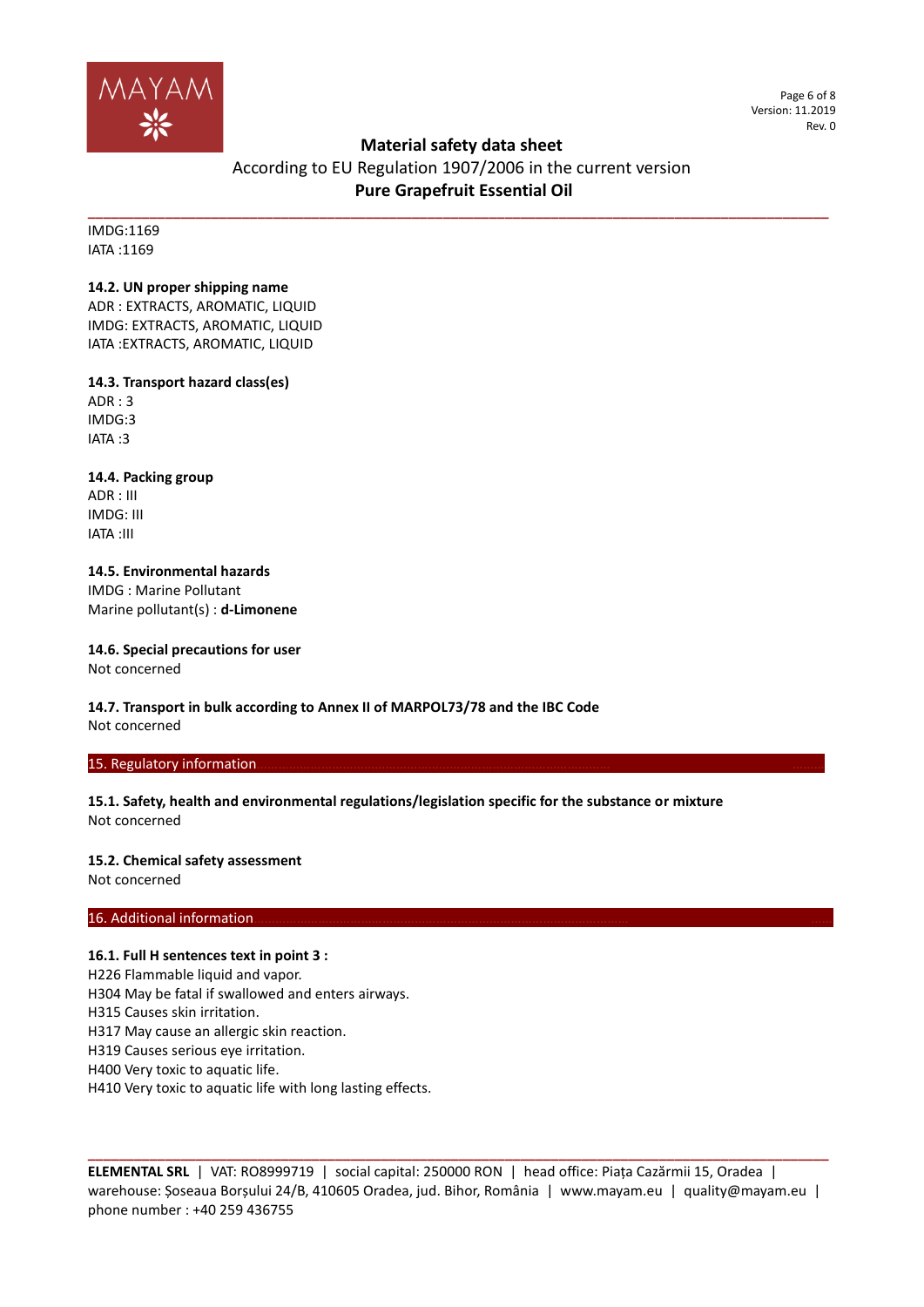

Page 7 of 8 Version: 11.2019 Rev. 0

# **Material safety data sheet**

# According to EU Regulation 1907/2006 in the current version **Pure Grapefruit Essential Oil**

**\_\_\_\_\_\_\_\_\_\_\_\_\_\_\_\_\_\_\_\_\_\_\_\_\_\_\_\_\_\_\_\_\_\_\_\_\_\_\_\_\_\_\_\_\_\_\_\_\_\_\_\_\_\_\_\_\_\_\_\_\_\_\_\_\_\_\_\_\_\_\_\_\_\_\_\_\_\_\_\_\_\_\_\_\_\_\_\_\_\_\_\_\_\_\_\_**

Material security data sheet according to 2001/58/CEE.

## **16.2. Abbreviations:**

ADR: European Agreement concerning the International Carriage of Dangerous Goods by Road.

CAS: Chemical Abstracts Service (division of the American Chemical Society).

CLP: Classification, Labeling, Packaging.

DNEL: Derived No Effect Level.

EINECS: European Inventory of Existing Commercial Chemical Substances.

GHS: Globally Harmonized System of Classification and Labeling of Chemicals.

IATA: International Air Transport Association.

IATA-DGR: Dangerous Goods Regulation by the "International Air Transport Association" (IATA).

ICAO: International Civil Aviation Organization.

ICAO-TI: Technical Instructions by the "International Civil Aviation Organization" (ICAO).

IMDG: International Maritime Code for Dangerous Goods.

INCI: International Nomenclature of Cosmetic Ingredients.

LTE: Long-term exposure.

PNEC: Predicted No Effect Concentration.

RID: Regulation Concerning the International Transport of Dangerous Goods by Rail.

STE: Short-term exposure.

STEL: Short Term Exposure limit.

STOT: Specific Target Organ Toxicity.

## **DECLARATION OF ALLERGENS**

7th Amendment to Directive 76/768/EC, annex III, part I (2003/15/EC)

| <b>Compounds</b>                                                      | C.A.S      | % Natural | % Synthetic | % Total |
|-----------------------------------------------------------------------|------------|-----------|-------------|---------|
| 3 and 4-(4-Hydroxy-4-methylpentyl)-3-<br>cyclohexene-1-carboxaldehyde | 31906-04-4 |           |             |         |
| alpha-Amylcinnamyl alcohol                                            | 101-85-9   |           |             |         |
| alpha-Amylcinnamaldehyde                                              | 122-40-7   |           |             |         |
| alpha-Hexylcinnamaldehyde                                             | 101-86-0   |           |             |         |
| alpha-iso-Methylionone                                                | 127-51-5   |           |             |         |
| Anisyl alcohol                                                        | 105-13-5   |           |             |         |
| Benzyl alcohol                                                        | 100-51-6   |           |             |         |
| Benzyl benzoate                                                       | 120-51-4   |           |             |         |
| Benzyl cinnamate                                                      | 103-41-3   |           |             |         |
| Benzyl salicylate                                                     | 118-58-1   |           |             |         |
| Cinnamaldehyde                                                        | 104-55-2   |           |             |         |
| Cinnamyl alcohol                                                      | 104-54-1   |           |             |         |
| Citral                                                                | 5392-40-5  | 1,0000    |             | 1,0000  |

**ELEMENTAL SRL** | VAT: RO8999719 | social capital: 250000 RON | head office: Piața Cazărmii 15, Oradea | warehouse: Șoseaua Borșului 24/B, 410605 Oradea, jud. Bihor, România | www.mayam.eu | quality@mayam.eu | phone number : +40 259 436755